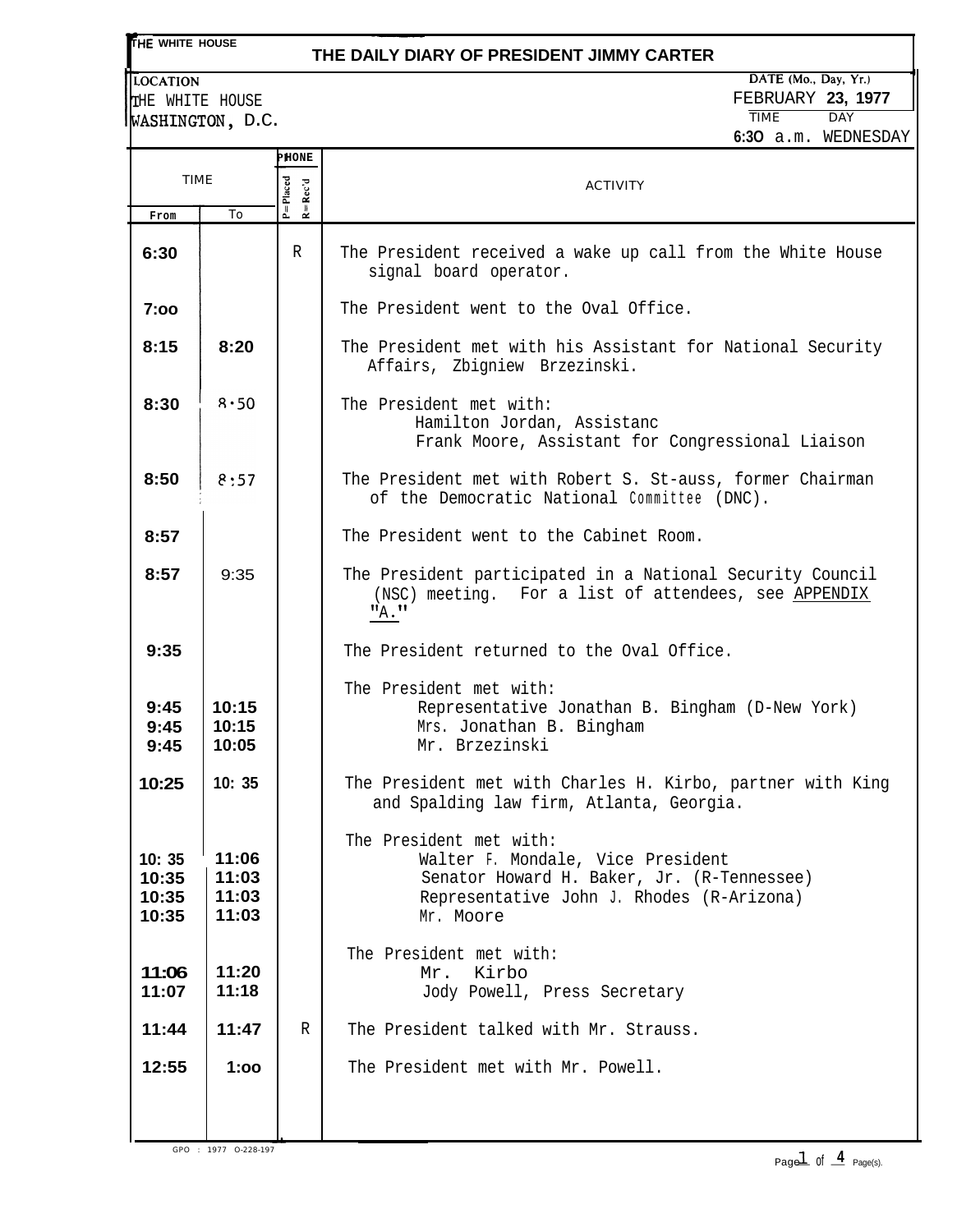# **THE WHITE HOUSE**

### **THE DAILY DIARY OF** PRESIDENT **JIMMY CARTER**

WASHINGTON, D.C.

LOCATION DATE (Mo., Day, Yr.) THE WHITE HOUSE THE MOUSE FEBRUARY 23, 1977 1:25 p.m. WEDNESDAY

|                              |                              | PHONE                                                                                                  |                                                                                                                                                                              |
|------------------------------|------------------------------|--------------------------------------------------------------------------------------------------------|------------------------------------------------------------------------------------------------------------------------------------------------------------------------------|
| From                         | TIME                         |                                                                                                        | <b>ACTIVITY</b>                                                                                                                                                              |
| 1:25<br>1:28                 | To<br>1:35<br>1:35           | $\mathbf{R} = \mathbf{R} \mathbf{c} \mathbf{c}' \boldsymbol{\omega}$<br>$P_{\square}^{\square}$ Placed | The President met with:<br>Mr. Jordan<br>Vice President Mondale                                                                                                              |
| 2:05<br>2:05                 | 2:25<br>2:25                 |                                                                                                        | The President met with:<br>Mr. Brzezinski<br>Jerrold L. Schecter, Associate Press Secretary,<br>NSC/Congressional Liaison                                                    |
| 2:05<br>2:05<br>2:05<br>2:15 | 2:25<br>2:25<br>2:25<br>2:25 |                                                                                                        | Tim Kraft, Special Assistant for Appointments<br>Mr. Powell<br>Barry Jodoga, Special Assistant for Media and Public<br>Affairs<br>Mr. Moore                                  |
| 2:29                         |                              |                                                                                                        | The President went to Room 450 in the Old Executive Office<br>Building (OEOB).                                                                                               |
| 2:30                         | 3:05                         |                                                                                                        | The President participated in his second Press Conference.<br>The President's remarks were broadcast live over nation-<br>wide television and radio.<br>Members of the press |
| 3:13                         |                              |                                                                                                        | The President went to Room 175 in the OEOB.                                                                                                                                  |
| 3:15                         |                              |                                                                                                        | The President returned to the Oval Office.                                                                                                                                   |
| 3:15                         | 3:30                         |                                                                                                        | The President met with:<br>Mr. Jordan<br>Joseph W. Aragon, Special Assistant and Acting<br>Director of the Community Services Administration                                 |
| 3:32                         | 3:35                         |                                                                                                        | The President met with:<br>Henry Kerry, senior partner with Hooper, Kerry, and<br>Bolies law firm, Ft. Worth, Texas<br>Mrs. Henry (Nancy) Kerry<br>Mr. Jordan                |
| 3:45                         | 3:47                         | Ρ                                                                                                      | The President talked with the First Lady.                                                                                                                                    |
| 3:48                         | 4:05                         |                                                                                                        | The President met with Eleanor Holmes Norton, Chairman of<br>the Commission of Human Resources, New York City, New<br>York .                                                 |
| 3:49                         |                              | R                                                                                                      | The President was telephoned by Mr. Moore. Vice President<br>Mondale took the call.                                                                                          |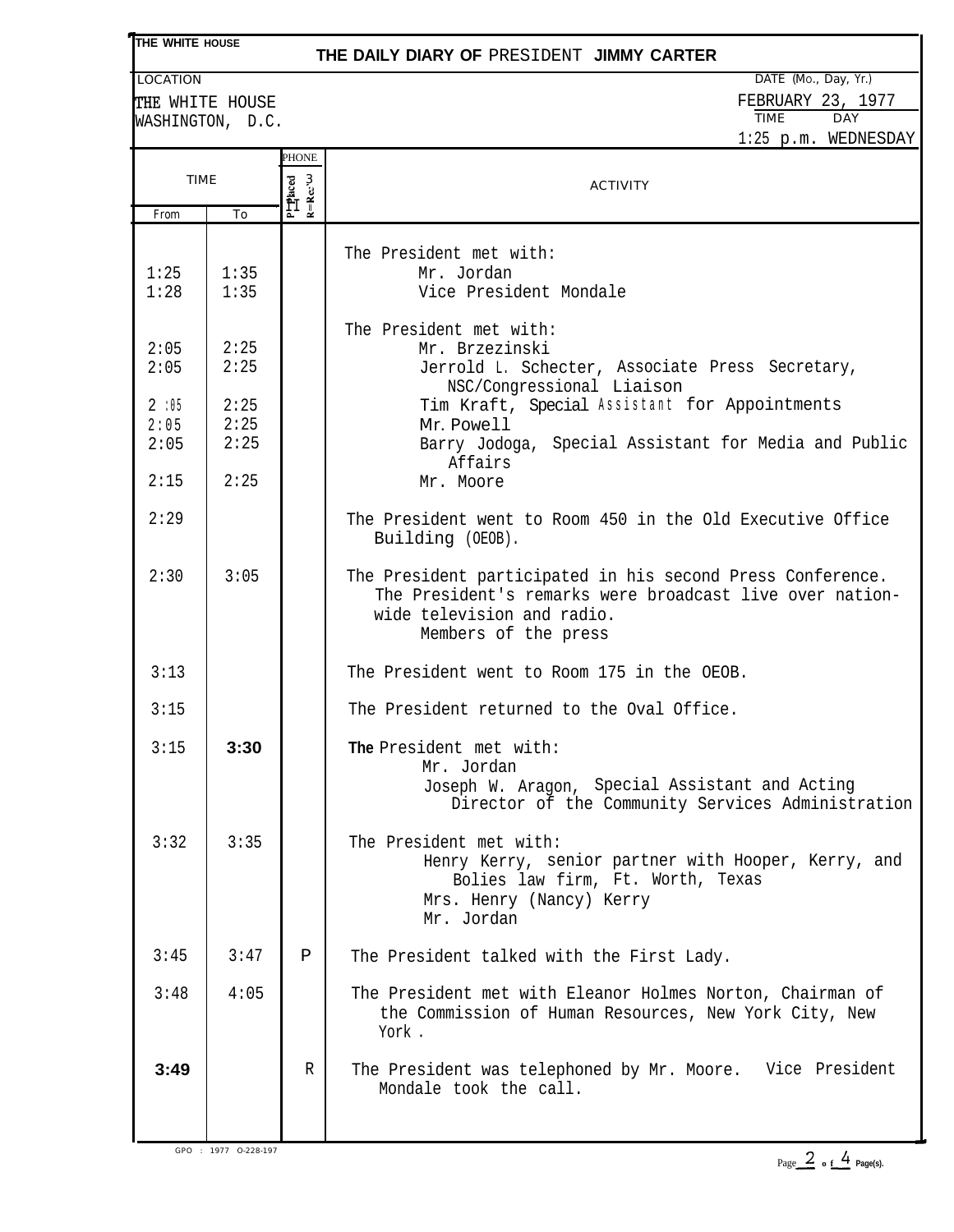| THE WHITE HOUSE<br>THE DAILY DIARY OF PRESIDENT JIMMY CARTER |                                     |                             |                                                                                                                                                                                                                                                                                                                                                    |  |  |  |  |
|--------------------------------------------------------------|-------------------------------------|-----------------------------|----------------------------------------------------------------------------------------------------------------------------------------------------------------------------------------------------------------------------------------------------------------------------------------------------------------------------------------------------|--|--|--|--|
| <b>LOCATION</b>                                              |                                     | DATE (Mo., Day, Yr.)        |                                                                                                                                                                                                                                                                                                                                                    |  |  |  |  |
|                                                              | THE WHITE HOUSE<br>WASHINGTON, D.C. |                             | FEBRUARY 23, 1977<br><b>TIME</b><br><b>DAY</b>                                                                                                                                                                                                                                                                                                     |  |  |  |  |
|                                                              |                                     |                             | WEDNESDAY<br>4:05 p.m.                                                                                                                                                                                                                                                                                                                             |  |  |  |  |
|                                                              |                                     | PHONE                       |                                                                                                                                                                                                                                                                                                                                                    |  |  |  |  |
| <b>TIME</b>                                                  |                                     | $P =$ Placed<br>$R = Rec'd$ | <b>ACTIVITY</b>                                                                                                                                                                                                                                                                                                                                    |  |  |  |  |
| From                                                         | Тo                                  |                             |                                                                                                                                                                                                                                                                                                                                                    |  |  |  |  |
| 4:05                                                         | 4:45                                |                             | The President met with:<br>Vasile Pungan, Special Emissary from the Socialist<br>Republic of Romania<br>Nicolae M. Nicolae, Ambassador of the Socialist<br>Republic of Romania to the U.S.<br>Cyrus R. Vance, Secretary of State<br>Mr. Brzezinski<br>William G. Hyland, Staff Member, National Security<br>Council                                |  |  |  |  |
| 4:21                                                         |                                     | R                           | The President was telephoned by Ernest W. McFarland, attorney<br>Phoenix, Arizona and former Governor (D-Arizona).<br>The<br>President's Assistant for Intergovernmental Relations and<br>Cabinet Secretary, Jack H. Watson, Jr. took the call.                                                                                                    |  |  |  |  |
| 4:45                                                         | 5:00                                |                             | The President met with:<br>Representative James R. Jones (D-Oklahoma)<br>Oral Roberts, President of Oral Roberts University,<br>Tulsa, Oklahoma<br>The purpose of the meeting was to inform the President<br>of a major hospital/medical center under construction<br>at Oral Roberts University and to invite him to commen-<br>cement exercises. |  |  |  |  |
| 4:50                                                         |                                     | R                           | The President was telephoned by Senator Daniel K. Inouye<br>(D-Hawaii). The call was not completed.                                                                                                                                                                                                                                                |  |  |  |  |
| 5:08                                                         | 5:09                                | $\, {\bf p}$                | The President talked with Senator Inouye.                                                                                                                                                                                                                                                                                                          |  |  |  |  |
| 5:30                                                         | 5:50                                |                             | The President participated in a presentation of an inaugural<br>For a list of attendees, see APPENDIX "B."<br>book.                                                                                                                                                                                                                                |  |  |  |  |
| 5:50                                                         | 6:00                                |                             | The President met with Mr. Powell.                                                                                                                                                                                                                                                                                                                 |  |  |  |  |
| 6:13                                                         |                                     | P                           | The President telephoned Representative George H. Mahon<br>The call was not completed.<br>$(D-Texas)$ .                                                                                                                                                                                                                                            |  |  |  |  |
| 6:16                                                         |                                     | R                           | The President was telephoned by Secretary of Health,<br>Education, and Welfare (HEW) Joseph A. Califano, Jr.<br>The call was not completed.                                                                                                                                                                                                        |  |  |  |  |
| 6:23                                                         |                                     |                             | The President returned to the second floor Residence.                                                                                                                                                                                                                                                                                              |  |  |  |  |
| 6:34                                                         |                                     |                             | The President went to the South Grounds. He was accompanied<br>by:<br>The First Lady<br>Amy Carter                                                                                                                                                                                                                                                 |  |  |  |  |

GPO: 1977 0-228-197